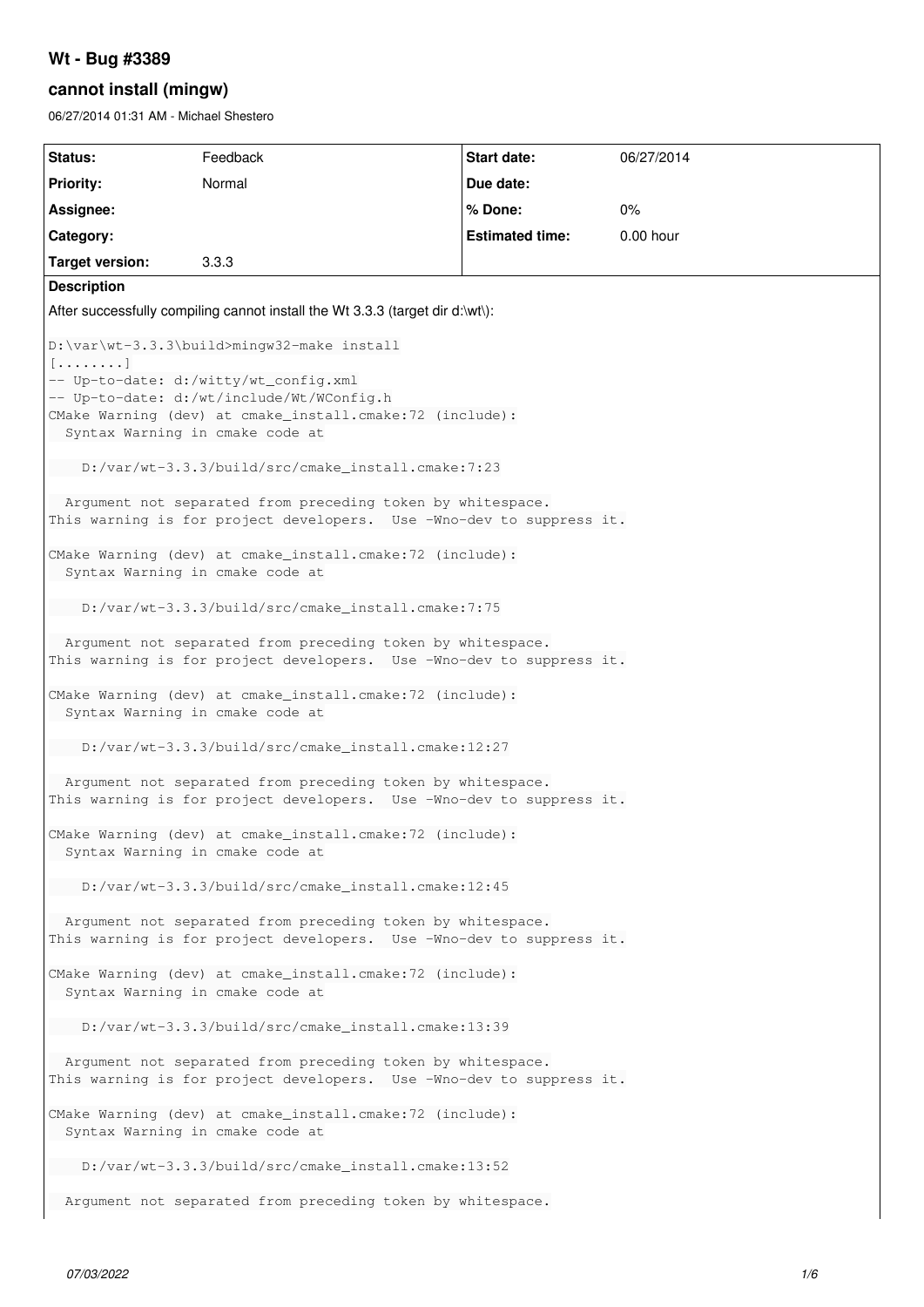This warning is for project developers. Use -Wno-dev to suppress it. CMake Warning (dev) at cmake\_install.cmake:72 (include): Syntax Warning in cmake code at D:/var/wt-3.3.3/build/src/cmake\_install.cmake:15:36 Argument not separated from preceding token by whitespace. This warning is for project developers. Use -Wno-dev to suppress it. CMake Warning (dev) at cmake\_install.cmake:72 (include): Syntax Warning in cmake code at D:/var/wt-3.3.3/build/src/cmake\_install.cmake:15:50 Argument not separated from preceding token by whitespace. This warning is for project developers. Use -Wno-dev to suppress it. CMake Warning (dev) at cmake\_install.cmake:72 (include): Syntax Warning in cmake code at D:/var/wt-3.3.3/build/src/cmake\_install.cmake:17:19 Argument not separated from preceding token by whitespace. This warning is for project developers. Use -Wno-dev to suppress it. CMake Warning (dev) at cmake\_install.cmake:72 (include): Syntax Warning in cmake code at D:/var/wt-3.3.3/build/src/cmake\_install.cmake:17:74 Argument not separated from preceding token by whitespace. This warning is for project developers. Use -Wno-dev to suppress it. CMake Warning (dev) at cmake\_install.cmake:72 (include): Syntax Warning in cmake code at D:/var/wt-3.3.3/build/src/cmake\_install.cmake:23:21 Argument not separated from preceding token by whitespace. This warning is for project developers. Use -Wno-dev to suppress it. CMake Warning (dev) at cmake\_install.cmake:72 (include): Syntax Warning in cmake code at D:/var/wt-3.3.3/build/src/cmake\_install.cmake:23:56 Argument not separated from preceding token by whitespace. This warning is for project developers. Use -Wno-dev to suppress it. CMake Warning (dev) at cmake\_install.cmake:72 (include): Syntax Warning in cmake code at D:/var/wt-3.3.3/build/src/cmake\_install.cmake:24:34 Argument not separated from preceding token by whitespace. This warning is for project developers. Use -Wno-dev to suppress it. CMake Warning (dev) at cmake\_install.cmake:72 (include): Syntax Warning in cmake code at D:/var/wt-3.3.3/build/src/cmake\_install.cmake:24:46 Argument not separated from preceding token by whitespace. This warning is for project developers. Use -Wno-dev to suppress it.

CMake Warning (dev) at cmake\_install.cmake:72 (include):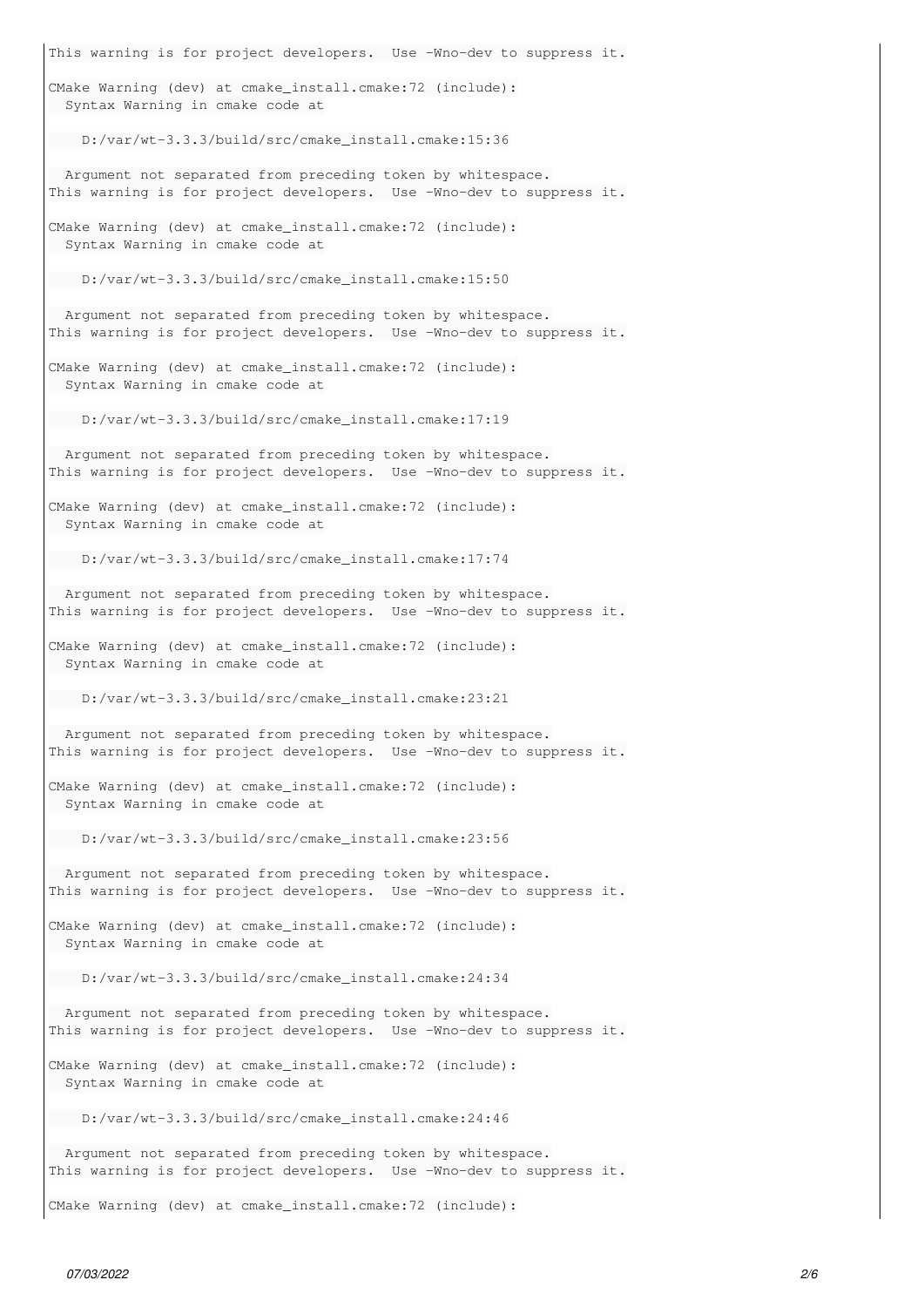Syntax Warning in cmake code at D:/var/wt-3.3.3/build/src/cmake\_install.cmake:30:36 Argument not separated from preceding token by whitespace. This warning is for project developers. Use -Wno-dev to suppress it. CMake Warning (dev) at cmake\_install.cmake:72 (include): Syntax Warning in cmake code at D:/var/wt-3.3.3/build/src/cmake\_install.cmake:30:85 Argument not separated from preceding token by whitespace. This warning is for project developers. Use -Wno-dev to suppress it. CMake Warning (dev) at cmake\_install.cmake:72 (include): Syntax Warning in cmake code at D:/var/wt-3.3.3/build/src/cmake\_install.cmake:31:29 Argument not separated from preceding token by whitespace. This warning is for project developers. Use -Wno-dev to suppress it. CMake Warning (dev) at cmake\_install.cmake:72 (include): Syntax Warning in cmake code at D:/var/wt-3.3.3/build/src/cmake\_install.cmake:31:122 Argument not separated from preceding token by whitespace. This warning is for project developers. Use -Wno-dev to suppress it. CMake Warning (dev) at cmake\_install.cmake:72 (include): Syntax Warning in cmake code at D:/var/wt-3.3.3/build/src/cmake\_install.cmake:34:36 Argument not separated from preceding token by whitespace. This warning is for project developers. Use -Wno-dev to suppress it. CMake Warning (dev) at cmake\_install.cmake:72 (include): Syntax Warning in cmake code at D:/var/wt-3.3.3/build/src/cmake\_install.cmake:34:85 Argument not separated from preceding token by whitespace. This warning is for project developers. Use -Wno-dev to suppress it. CMake Warning (dev) at cmake\_install.cmake:72 (include): Syntax Warning in cmake code at D:/var/wt-3.3.3/build/src/cmake\_install.cmake:35:29 Argument not separated from preceding token by whitespace. This warning is for project developers. Use -Wno-dev to suppress it. CMake Warning (dev) at cmake\_install.cmake:72 (include): Syntax Warning in cmake code at D:/var/wt-3.3.3/build/src/cmake\_install.cmake:35:118 Argument not separated from preceding token by whitespace. This warning is for project developers. Use -Wno-dev to suppress it. CMake Warning (dev) at cmake\_install.cmake:72 (include): Syntax Warning in cmake code at

D:/var/wt-3.3.3/build/src/cmake\_install.cmake:38:36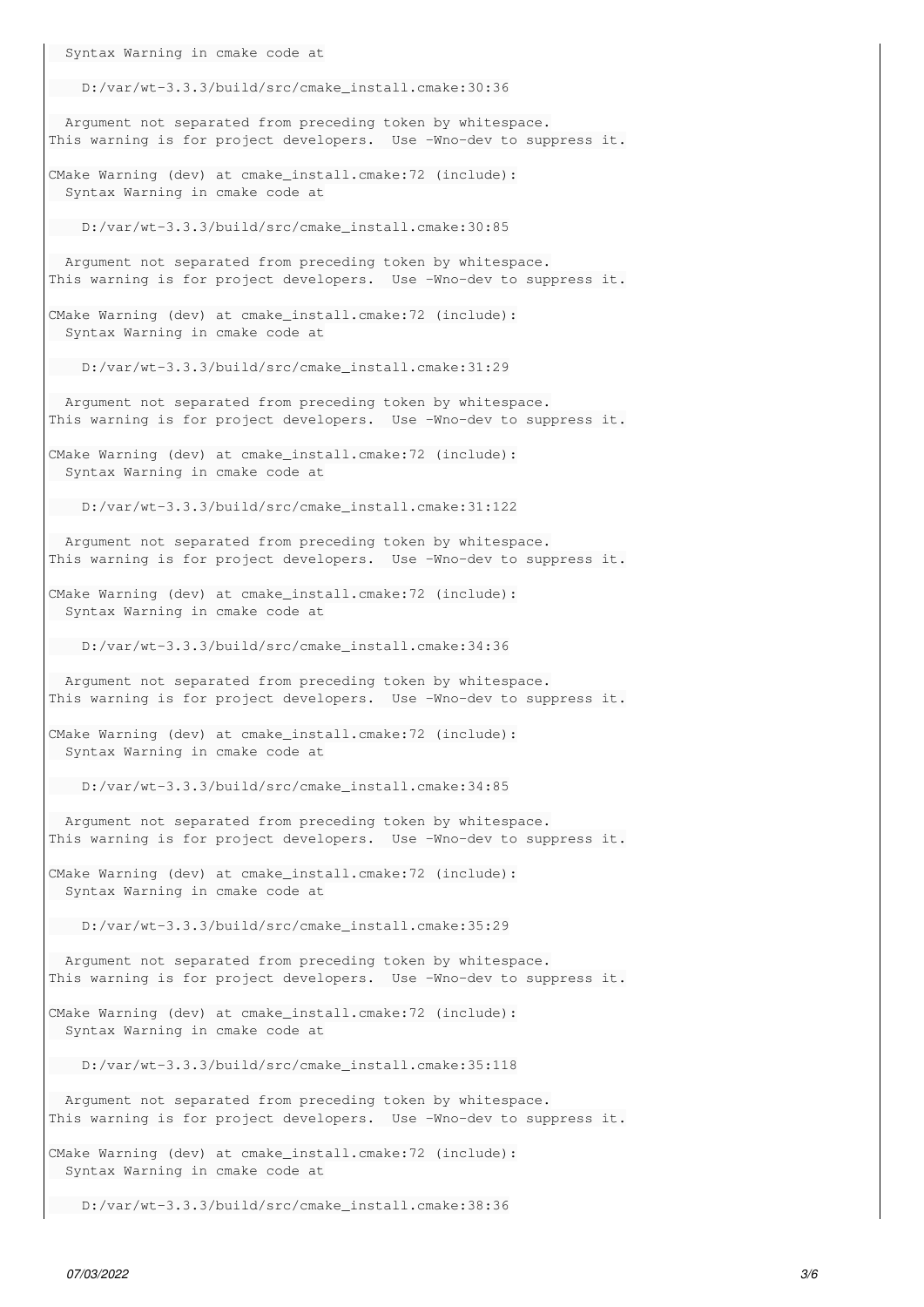Argument not separated from preceding token by whitespace. This warning is for project developers. Use -Wno-dev to suppress it. CMake Warning (dev) at cmake\_install.cmake:72 (include): Syntax Warning in cmake code at D:/var/wt-3.3.3/build/src/cmake\_install.cmake:38:74 Argument not separated from preceding token by whitespace. This warning is for project developers. Use -Wno-dev to suppress it. CMake Warning (dev) at cmake\_install.cmake:72 (include): Syntax Warning in cmake code at D:/var/wt-3.3.3/build/src/cmake\_install.cmake:39:12 Argument not separated from preceding token by whitespace. This warning is for project developers. Use -Wno-dev to suppress it. CMake Warning (dev) at cmake\_install.cmake:72 (include): Syntax Warning in cmake code at D:/var/wt-3.3.3/build/src/cmake\_install.cmake:39:49 Argument not separated from preceding token by whitespace. This warning is for project developers. Use -Wno-dev to suppress it. CMake Warning (dev) at cmake\_install.cmake:72 (include): Syntax Warning in cmake code at D:/var/wt-3.3.3/build/src/cmake\_install.cmake:44:12 Argument not separated from preceding token by whitespace. This warning is for project developers. Use -Wno-dev to suppress it. CMake Warning (dev) at cmake\_install.cmake:72 (include): Syntax Warning in cmake code at D:/var/wt-3.3.3/build/src/cmake\_install.cmake:44:61 Argument not separated from preceding token by whitespace. This warning is for project developers. Use -Wno-dev to suppress it. CMake Warning (dev) at cmake\_install.cmake:72 (include): Syntax Warning in cmake code at D:/var/wt-3.3.3/build/src/cmake\_install.cmake:45:12 Argument not separated from preceding token by whitespace. This warning is for project developers. Use -Wno-dev to suppress it. CMake Warning (dev) at cmake\_install.cmake:72 (include): Syntax Warning in cmake code at D:/var/wt-3.3.3/build/src/cmake\_install.cmake:45:60 Argument not separated from preceding token by whitespace. This warning is for project developers. Use -Wno-dev to suppress it. CMake Warning (dev) at cmake\_install.cmake:72 (include): Syntax Warning in cmake code at D:/var/wt-3.3.3/build/src/cmake\_install.cmake:46:12 Argument not separated from preceding token by whitespace. This warning is for project developers. Use -Wno-dev to suppress it.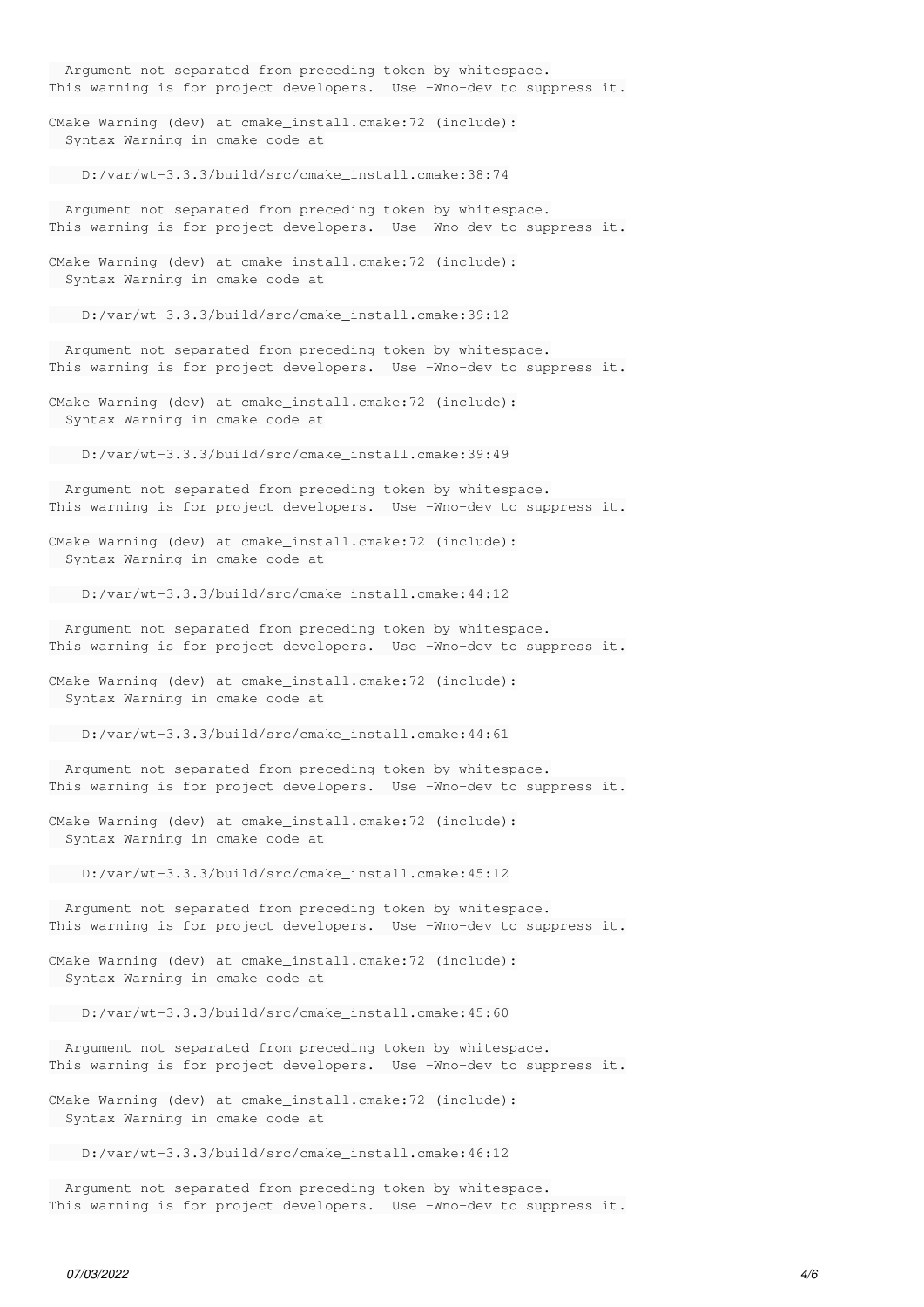```
CMake Warning (dev) at cmake_install.cmake:72 (include):
   Syntax Warning in cmake code at
      D:/var/wt-3.3.3/build/src/cmake_install.cmake:46:63
   Argument not separated from preceding token by whitespace.
This warning is for project developers.  Use -Wno-dev to suppress it.
CMake Warning (dev) at cmake_install.cmake:72 (include):
   Syntax Warning in cmake code at
      D:/var/wt-3.3.3/build/src/cmake_install.cmake:47:12
   Argument not separated from preceding token by whitespace.
This warning is for project developers. Use -Wno-dev to suppress it.
CMake Warning (dev) at cmake_install.cmake:72 (include):
  Syntax Warning in cmake code at
      D:/var/wt-3.3.3/build/src/cmake_install.cmake:47:62
   Argument not separated from preceding token by whitespace.
This warning is for project developers.  Use -Wno-dev to suppress it.
CMake Warning (dev) at cmake_install.cmake:72 (include):
  Syntax Warning in cmake code at
      D:/var/wt-3.3.3/build/src/cmake_install.cmake:48:12
   Argument not separated from preceding token by whitespace.
This warning is for project developers.  Use -Wno-dev to suppress it.
CMake Error: Error in cmake code at
D:/var/wt-3.3.3/build/src/cmake_install.cmake:52:
Parse error.  Function missing ending ")".  Instead found unterminated string wi
th text ")
endif()
".
CMake Error at cmake_install.cmake:72 (include):
   include could not find load file:
     D:/var/wt-3.3.3/build/src/cmake_install.cmake
makefile:65: recipe for target 'install' failed
mingw32-make: *** [install] Error 1
D:\var\wt-3.3.3\build>
```
#### **History**

## **#1 - 06/30/2014 12:47 PM - Michael Shestero**

My problem isn't solved. By the way I use the latest cmake (3.0).

Meanwhile as I understood "installation" is just copying headers and libraries into the two definder folder. Can you tell me wich files I need to get?

I am going ro use WPdfRender statically linked.

#### **#2 - 06/30/2014 05:57 PM - Wim Dumon**

*- Status changed from New to Feedback*

2.8 works fine. Those .cmake files which contain the errors are files generated by cmake itself, so I wonder if this is not a bug in cmake 3.0. Does cmake 3 reports the same warnings on other target compilers?